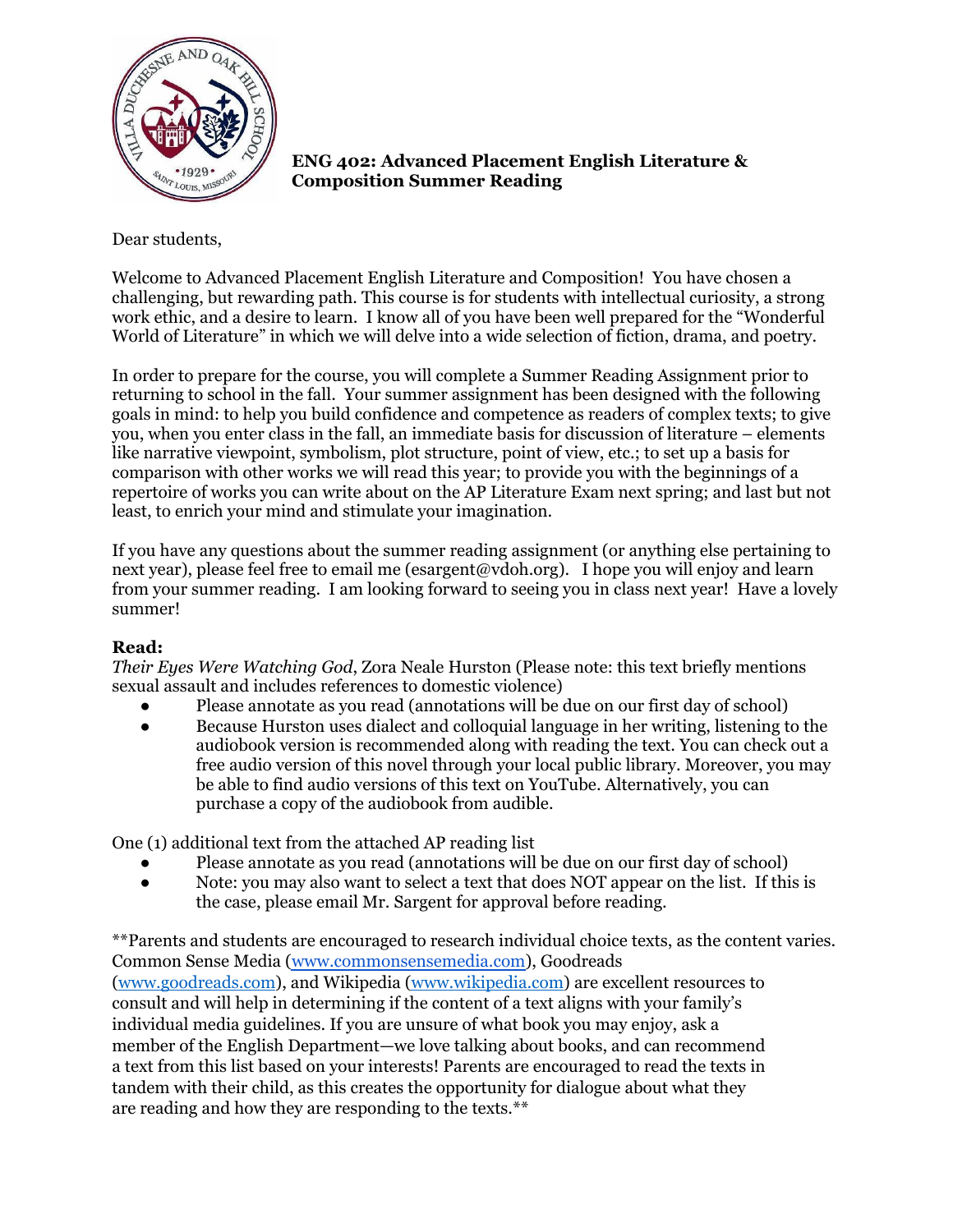*Some of the AP selections may contain any of the following:* sexual assault, domestic violence, death by suicide, graphic violence. Please RESEARCH your novel before making a final selection.

*Academic Integrity: As with every class assignment, all summer reading work should be original – do not consult online resources, or collaborate with peers on this assignment. Give yourself plenty of time to complete this assignment in a thoughtful and thorough manner. I am interested in your original thoughts and ideas, not another person's insights or observations.*

## **Write:**

- 1. A 500-word essay based upon the following AP prompt on **either** text:
	- *o In a well-written essay, analyze how [author] utilizes literary elements and techniques to [convey/portray/develop a thematic, topical, or structural aspect of the passage that is complex and specific to the novel].*
- 2. On the first day of class, bring at least one complete college application essay. We will begin conferencing these essays upon your return.

If you have the time and inclination, please select additional summer reading from the attached list of College Board referenced works. Note: you will not need to know every work listed, but being familiar with as many great works as possible will only help you on the AP Literature & Composition exam.

Mr. Sargent

## *AP Selections:*

*The Age of Innocence*, Edith Wharton *All the King's Men*, Robert Penn Warren *Another Country*, James Baldwin *As I Lay Dying*, William Faulkner *Atonement*, Ian McEwan *Autobiography of an Ex-Colored Man*, James Weldon Johnson *Beloved*, Toni Morrison *Black Boy*, Richard Wright *Bleak House*, Charles Dickens *The Blind Assassin*, Margaret Atwood *Bone: A Novel*, Fae M. Ng *Catch-22*, Joseph Heller *Cat on a Hot Tin Roof*, Tennessee Williams *Ceremony*, Leslie Marmon Silko *The Color Purple*, Alice Walker *Crime & Punishment*, Fyodor Dostoevsky *Doctor Faustus*, Christopher Marlowe *A Doll's House*, Henrik Ibsen *Dreaming in Cuban*, Christina Garcia *East of Eden*, John Steinbeck *Emma*, Jane Austen *The Fall*, Albert Camus *A Farewell to Arms*, Ernest Hemingway *500 Words or Less*, Juleah del Rosario